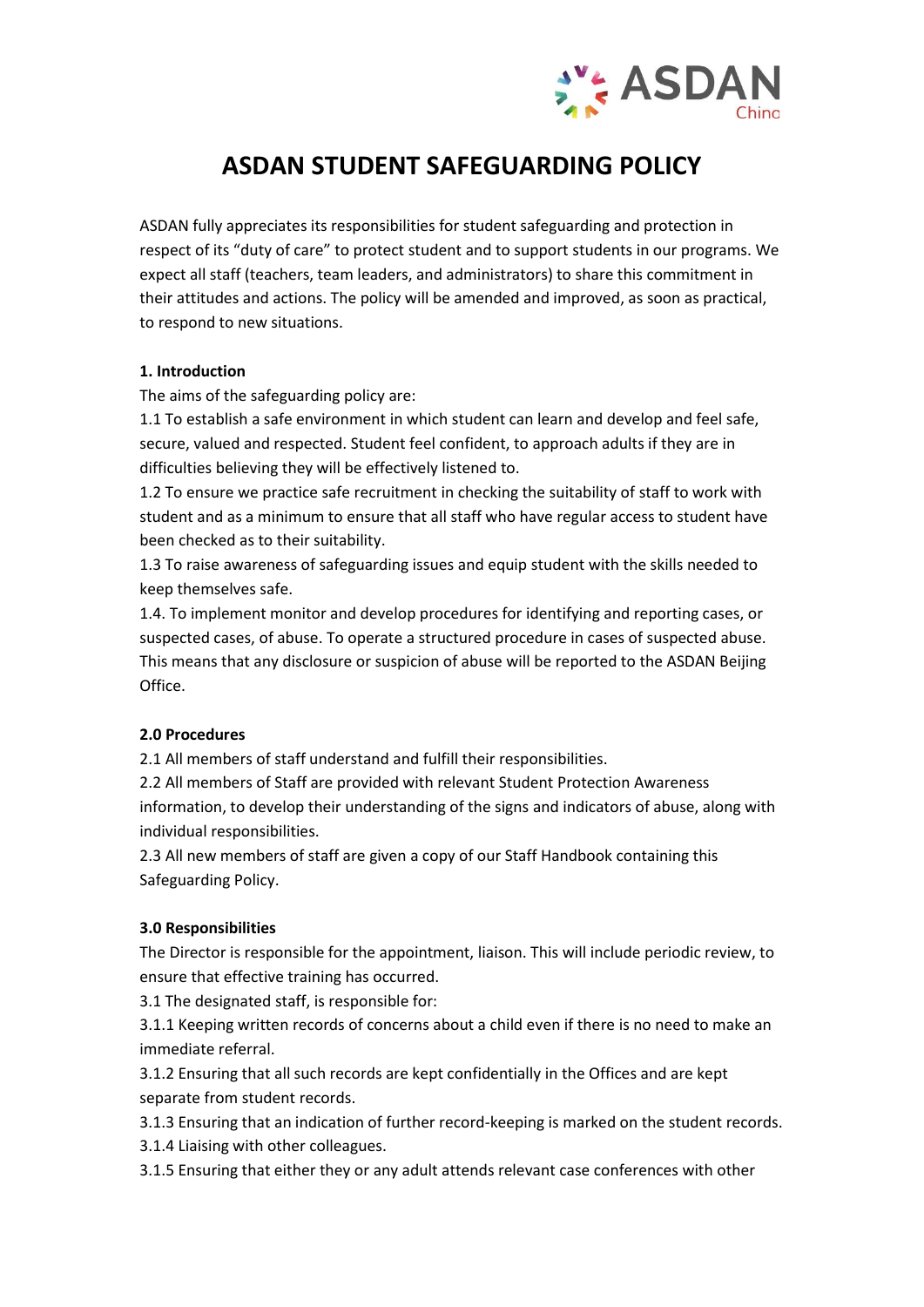

agencies and provides a report which has been shared with the parents (if appropriate).

#### **4.0 Supporting Student**

4.1 A student who is abused or witnesses violence may feel helpless and humiliated, may blame themselves and find it difficult to develop and maintain a sense of self worth. 4.2 We are aware that research shows that the behaviour of a student in these circumstances may range from that which is perceived to be normal to aggressive or withdrawn and so we will support all students by:

Encouraging self-esteem and self-assertiveness, through the program as well as our relationships, whilst attempting to counteract aggression and bullying. Promoting a caring, safe and positive environment within all programs.

# **5.0 Confidentiality**

5.1 The Director discloses any information about a student to other members of staff on a need to know basis only.

5.2 All Staff are made aware that they have a professional responsibility to share information with other agencies in order to safeguard student.

5.3 All Staff are made aware that they cannot promise a child to keep secrets which might compromise the child's safety or wellbeing. In addition, Staff are aware that leading questions must not be asked of students, as this could affect the reliability of statements made.

# **6.0 Supporting Staff**

6.1 Staff working in our program who have become involved with a student who has suffered harm, or appears to be likely to suffer harm, may find the situation stressful and upsetting.

6.2 We support such Staff by providing an opportunity to talk through their anxieties with the HR and to seek further support as appropriate.

#### **7.0 Allegations of Abuse against Staff**

7.1 Procedures for dealing with allegations of abuse against Staff are carried out. Members of Staff, the Director and any other adults are made aware of this guidance, the procedures, and other local guidance relating to this issue.

7.2 All Staff should take care not to place themselves in a vulnerable position with a child. It is always advisable for interviews or work with individual student or parents to be conducted in view of other adults. Specific situations put Staff in closer work with students: academic training, email or phone communication, trips. Staff should ensure absolute probity in these specific situations; for example, all communication should always been on a formal level. This includes professional conduct on social networking sites.

7.3 If an allegation is made about a member of staff, the person receiving the allegation should immediately inform the Director where appropriate. The Director on all such occasions will discuss the content of the allegation with relevant senior colleagues and professional advisors and take appropriate action including informing the member of staff.